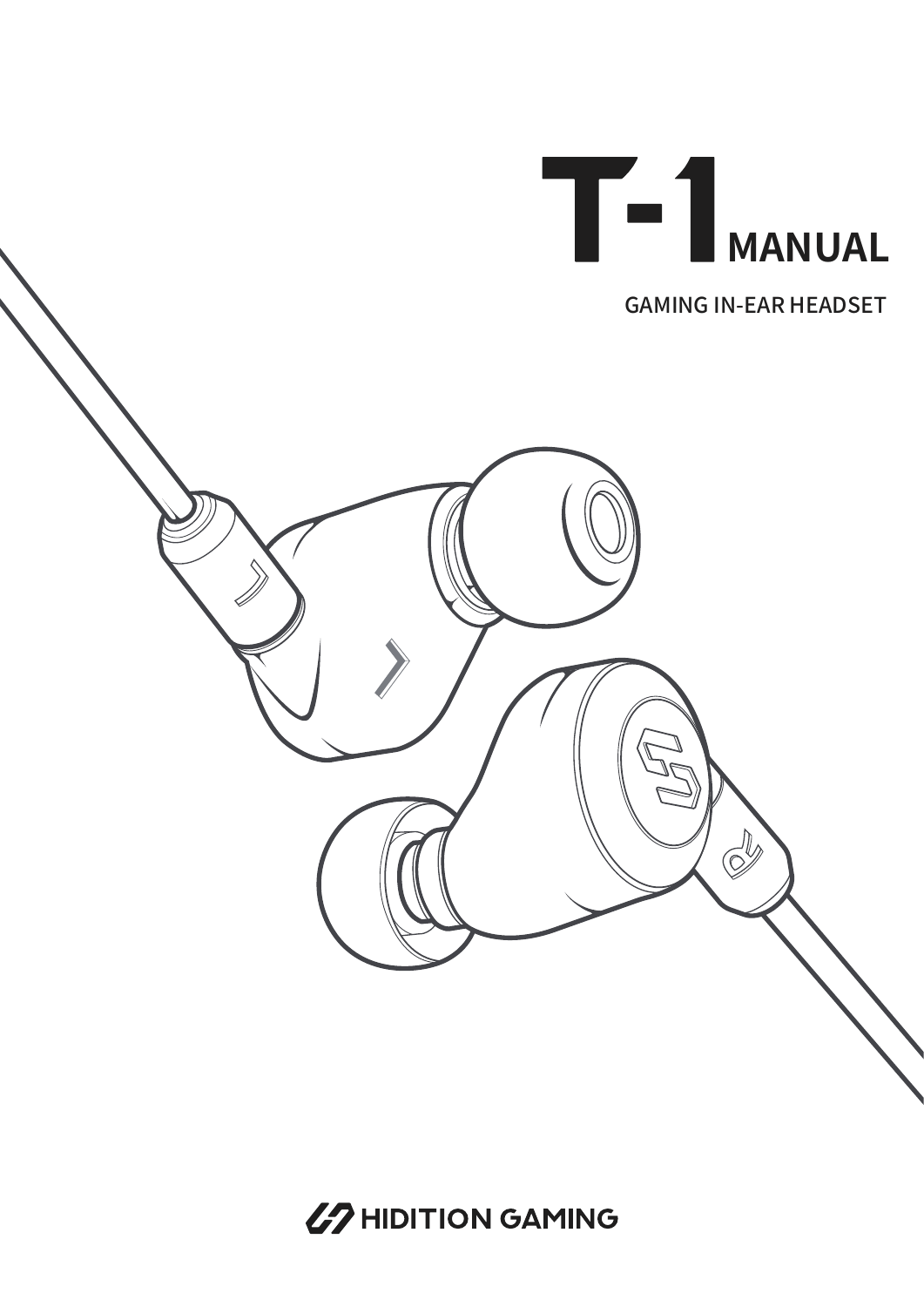## **67 HIDITION GAMING**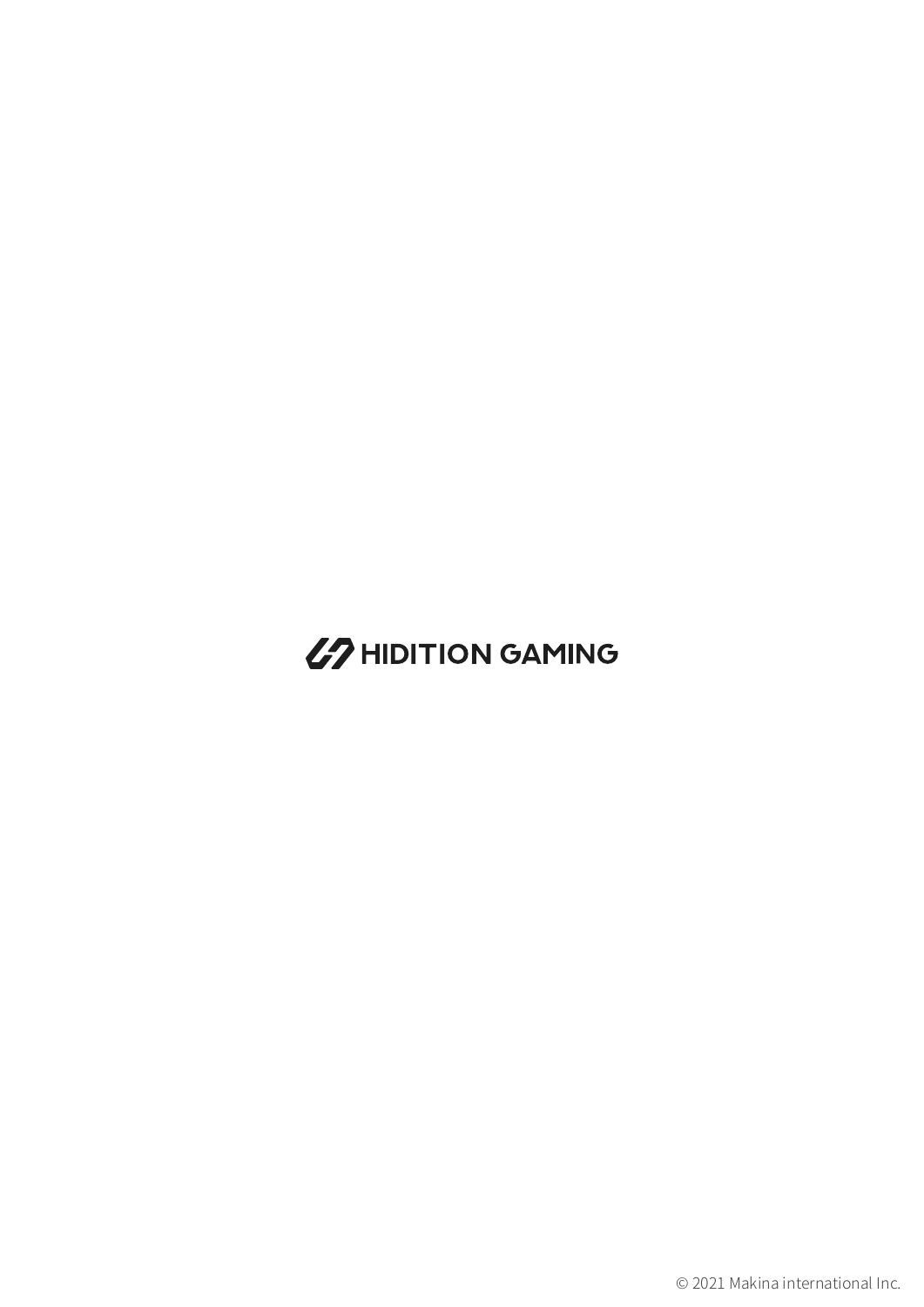## **Contents**

| 01 Product Includes             | $3 \sim 5$   |
|---------------------------------|--------------|
| 02 Package Includes             | $6 \sim 7$   |
| 03 Quick Start                  | $8 \sim 12$  |
| 04 How to manage products       | $13 \sim 15$ |
| 05 Audio and MIC Volume Setting | $16 \sim 17$ |
| 06 How to manage products       | $18 \sim 19$ |
| <b>07 Specifications</b>        | $20 \sim 21$ |
| 08 Precautions in Using Device  | $22 \sim 23$ |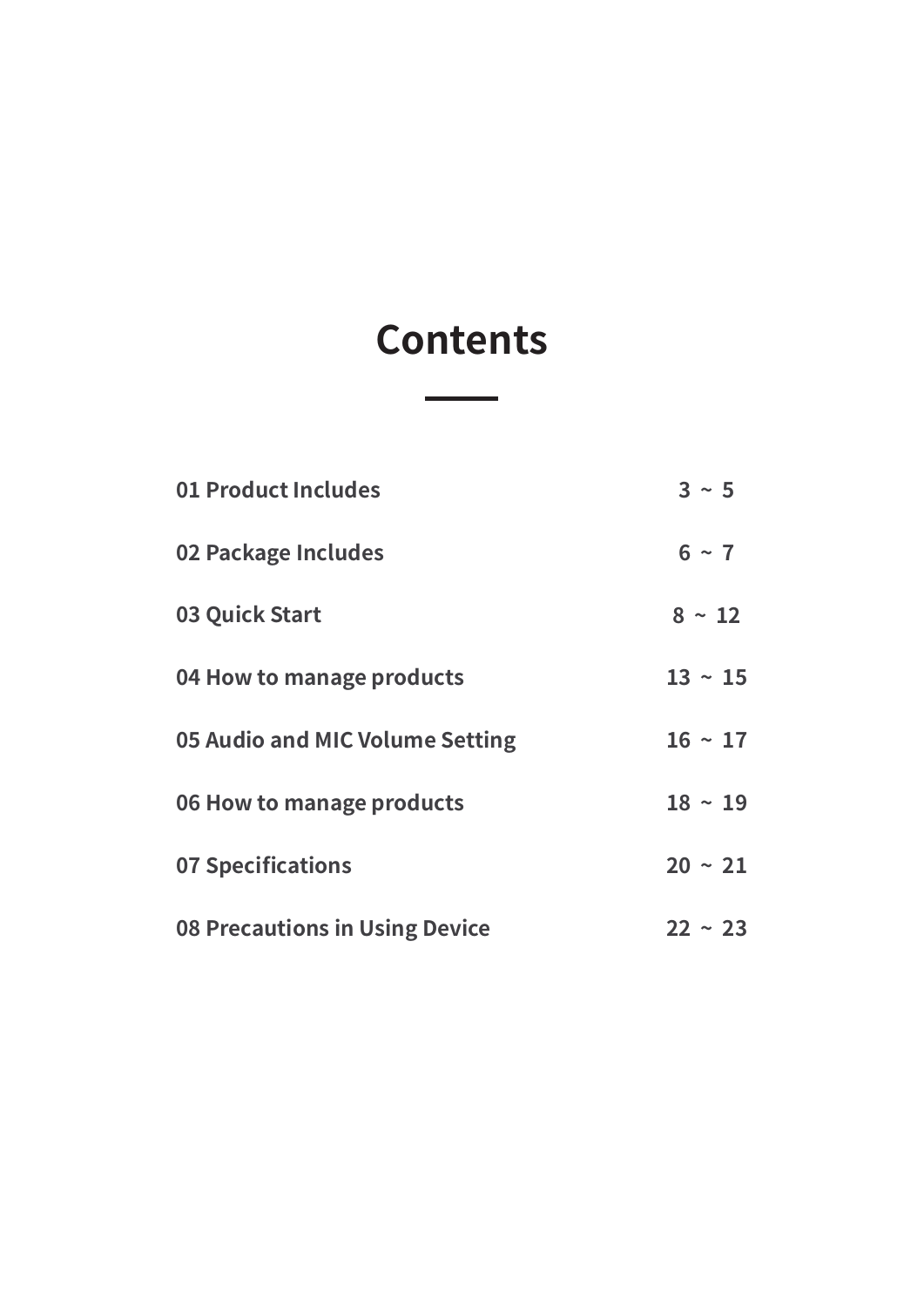# **Product Includes**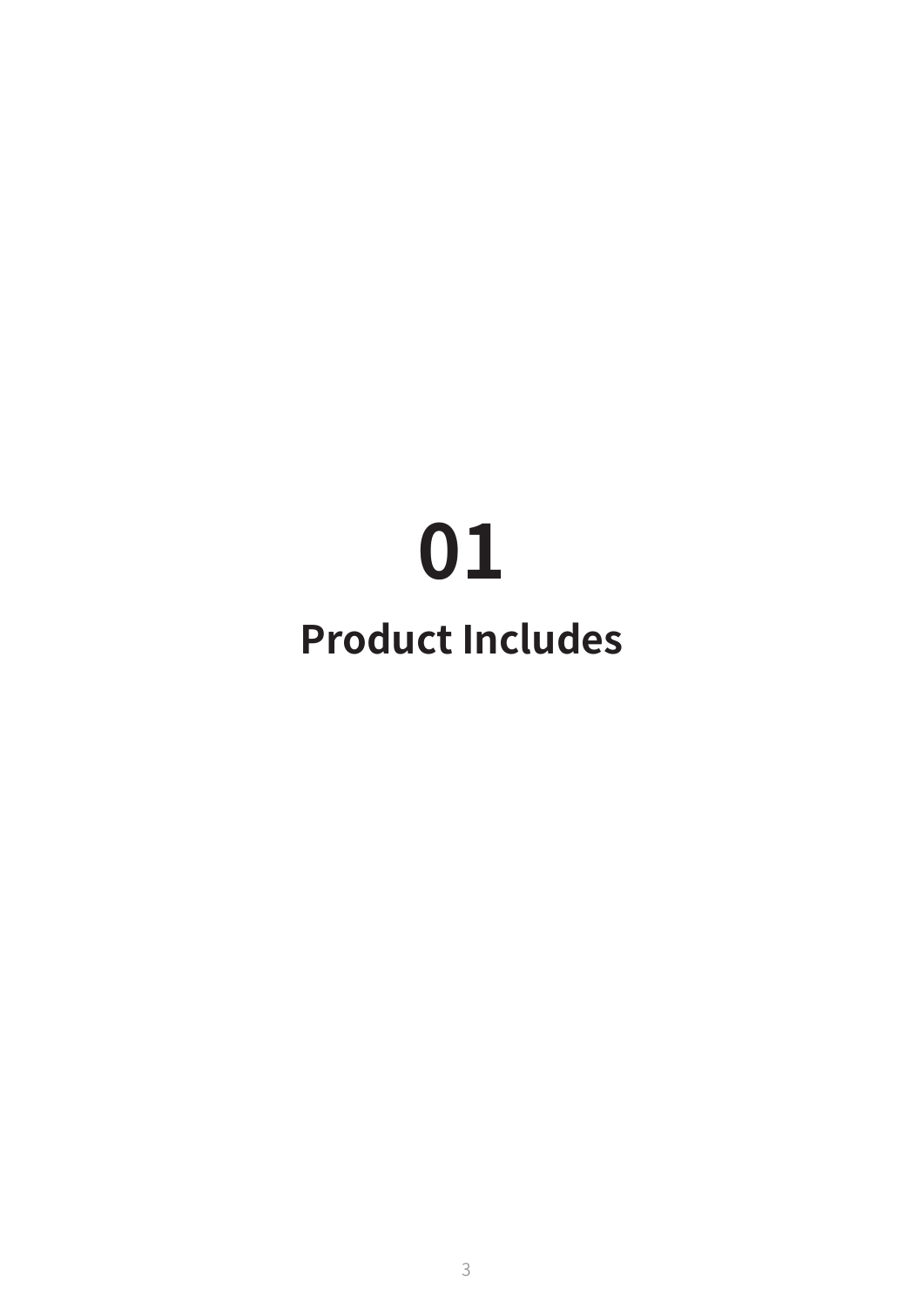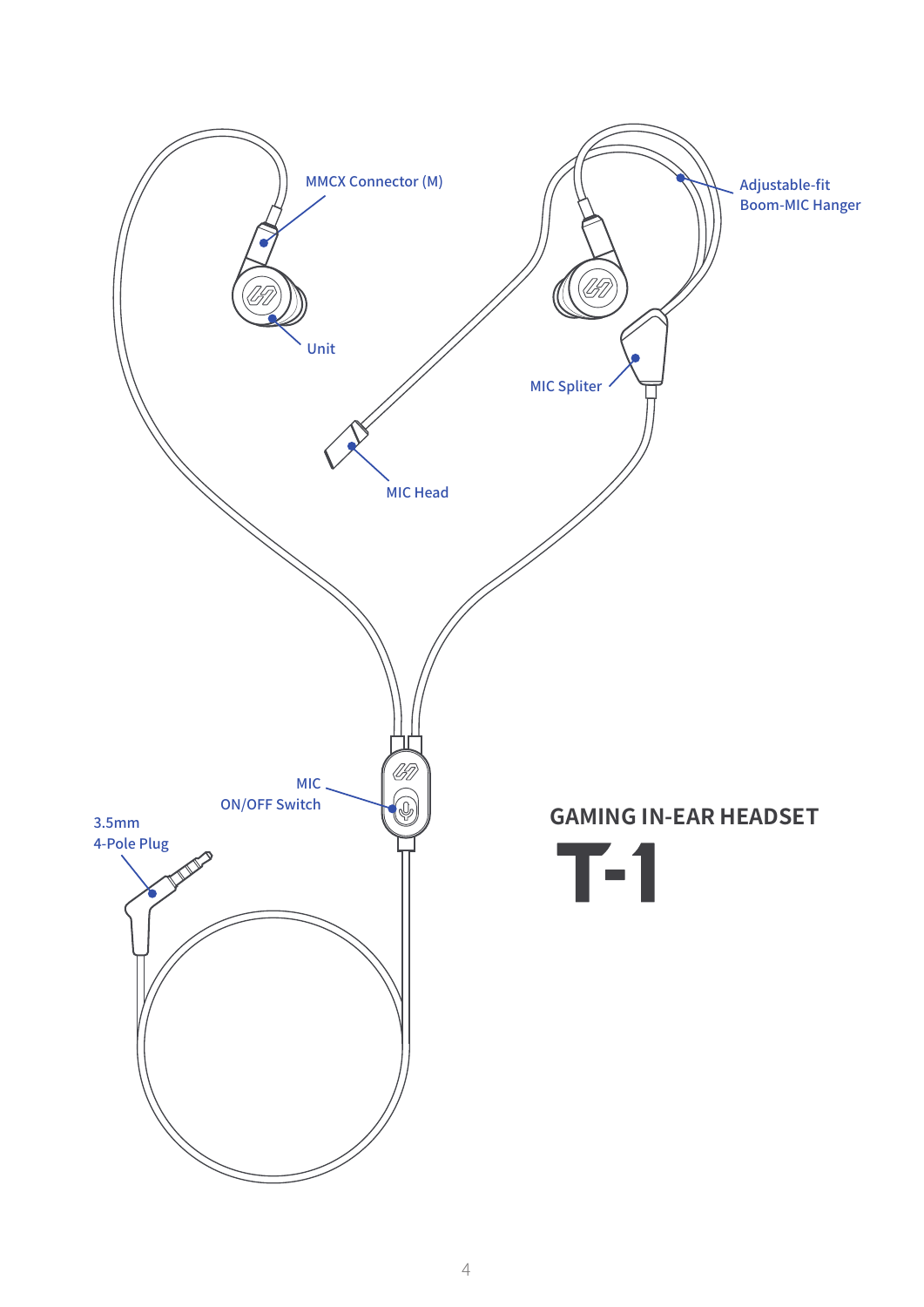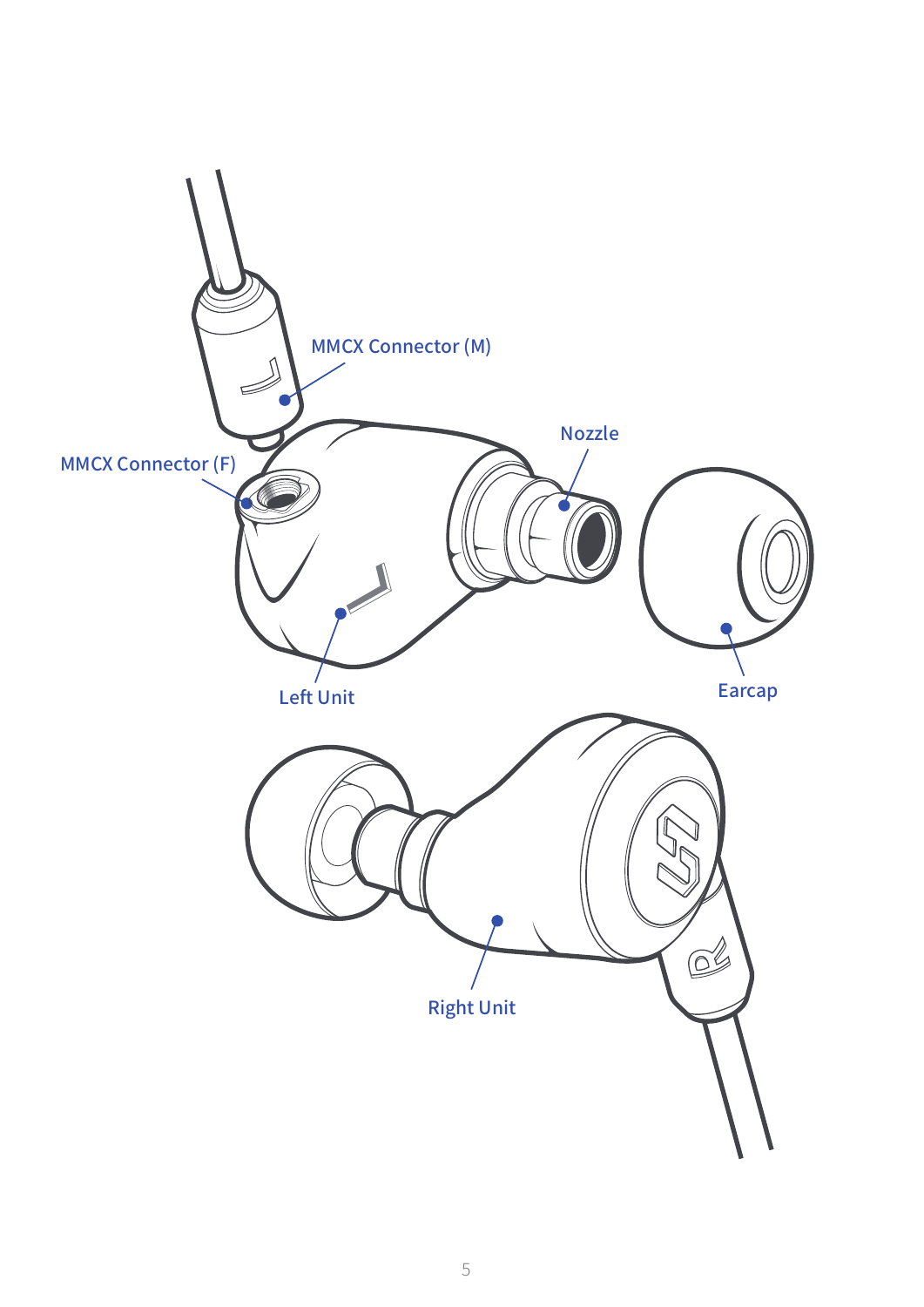# **Package Includes**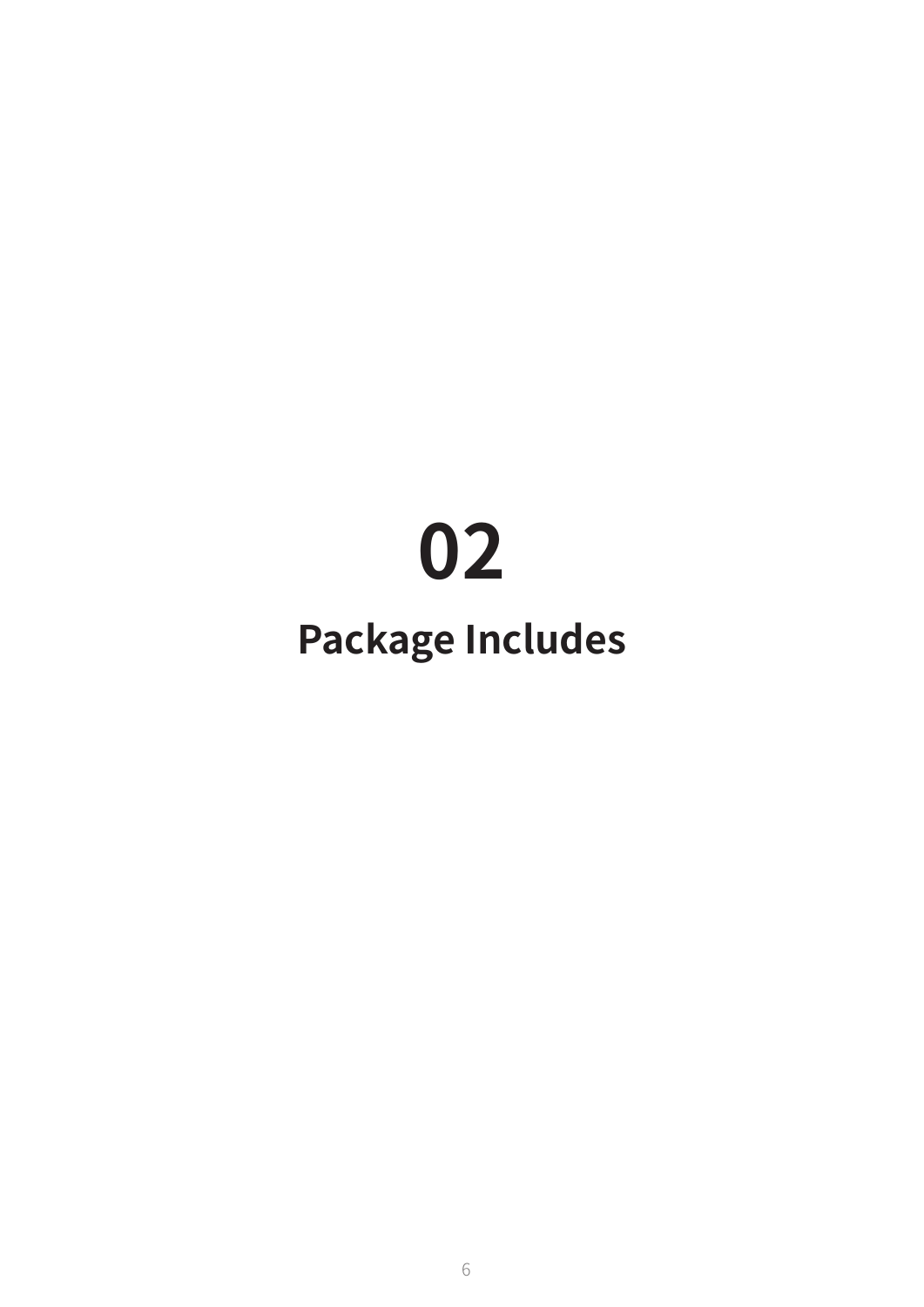

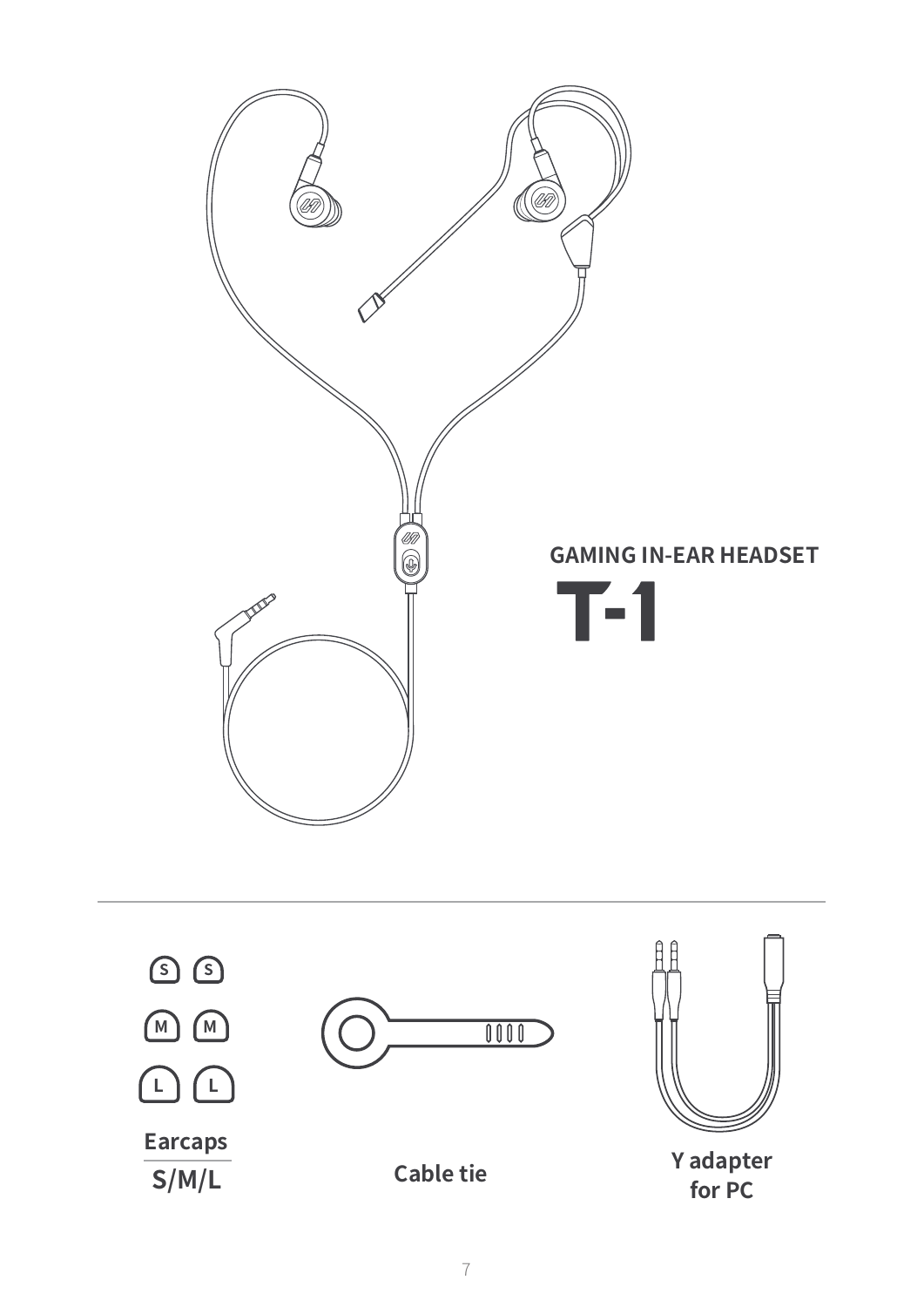## **Quick Start**

How to wear T-1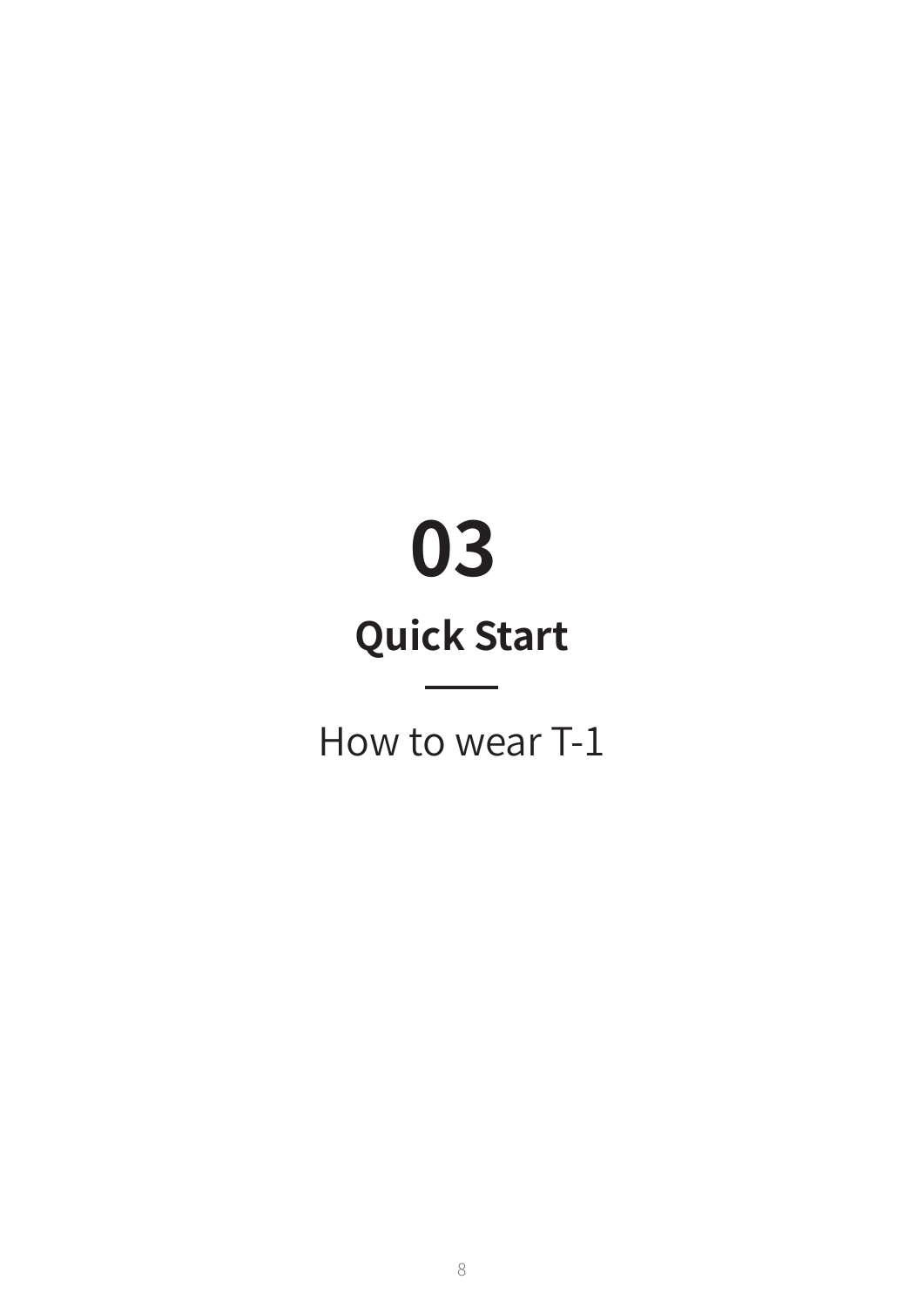

Locate the cable (connected with **2**

## adjustable boom mic + unit) around your ears.

## **3**

① With the mic splitter tightly sealed, ② rotate T-1 from the top of your ears and ③ insert the unit into your ears with the over-ear method.

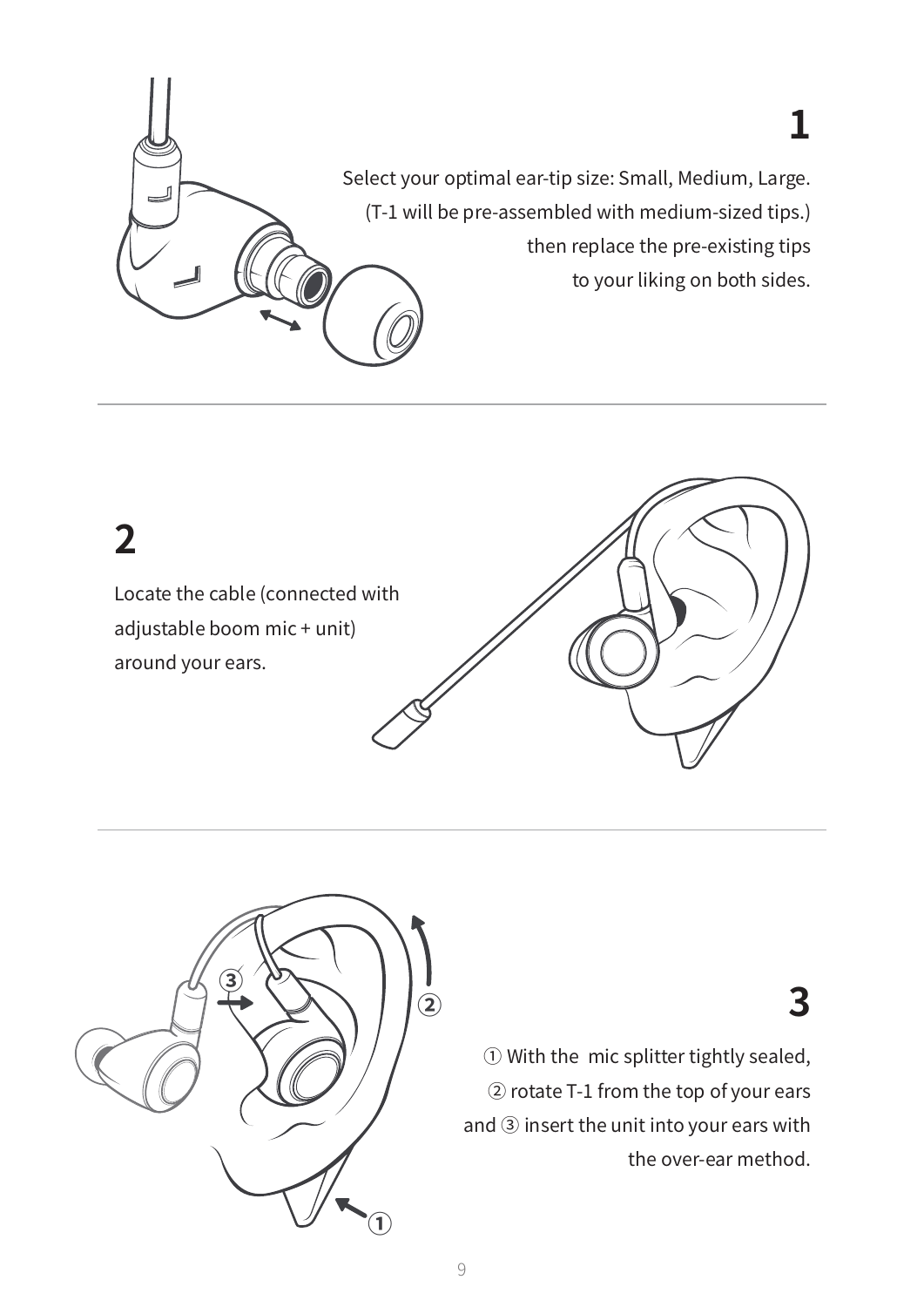

- ① With the mic splitter tightly sealed,
- ② bend the adjustable boom mic hangers facing down.



Locate the Adjustable boom mice hanger onto your tragus and bend it upwards. (So the mic's head would face your mouth)

## **6**

① Adjust the adjustable-fit boom mic hangers and ② mic splitters to tightly seal to your ears and facial curves.

![](_page_10_Picture_9.jpeg)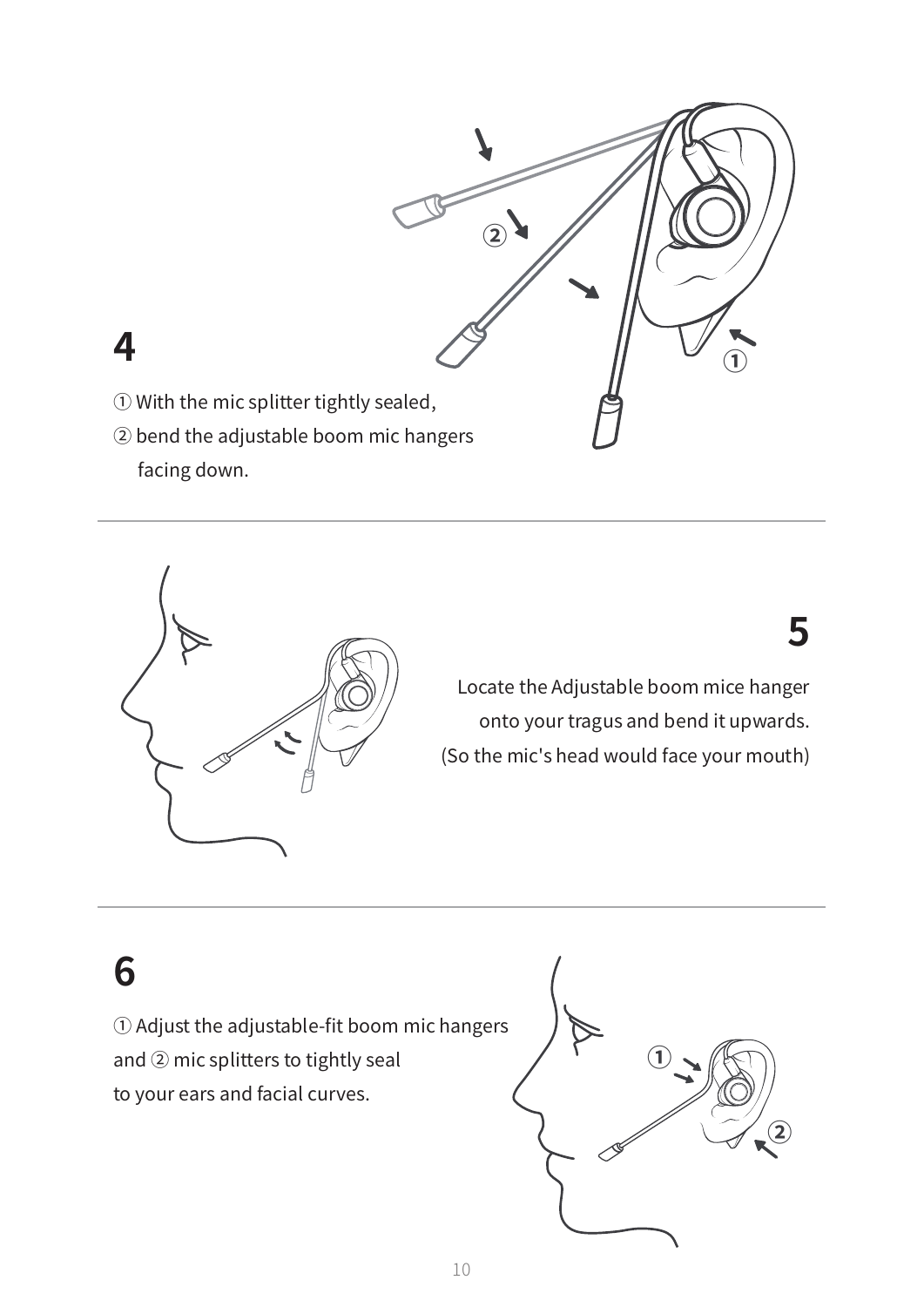![](_page_11_Picture_0.jpeg)

Rotate the right side unit of T-1 and insert the device into your earholes. (Over-ear method)

**7**

## **8**

Plug T-1's cables into your gaming device, and it's time for you to enjoy T-1's HIGHEND GAMING SOUND.

![](_page_11_Picture_4.jpeg)

## **\*Tips**

![](_page_11_Picture_6.jpeg)

![](_page_11_Picture_7.jpeg)

![](_page_11_Picture_8.jpeg)

With the microphone splitter fixed, bend the Adjustable-fit boom microphone hanger outward (the side that adheres closely to the body) to set the microphone splitter more tightly to the ear.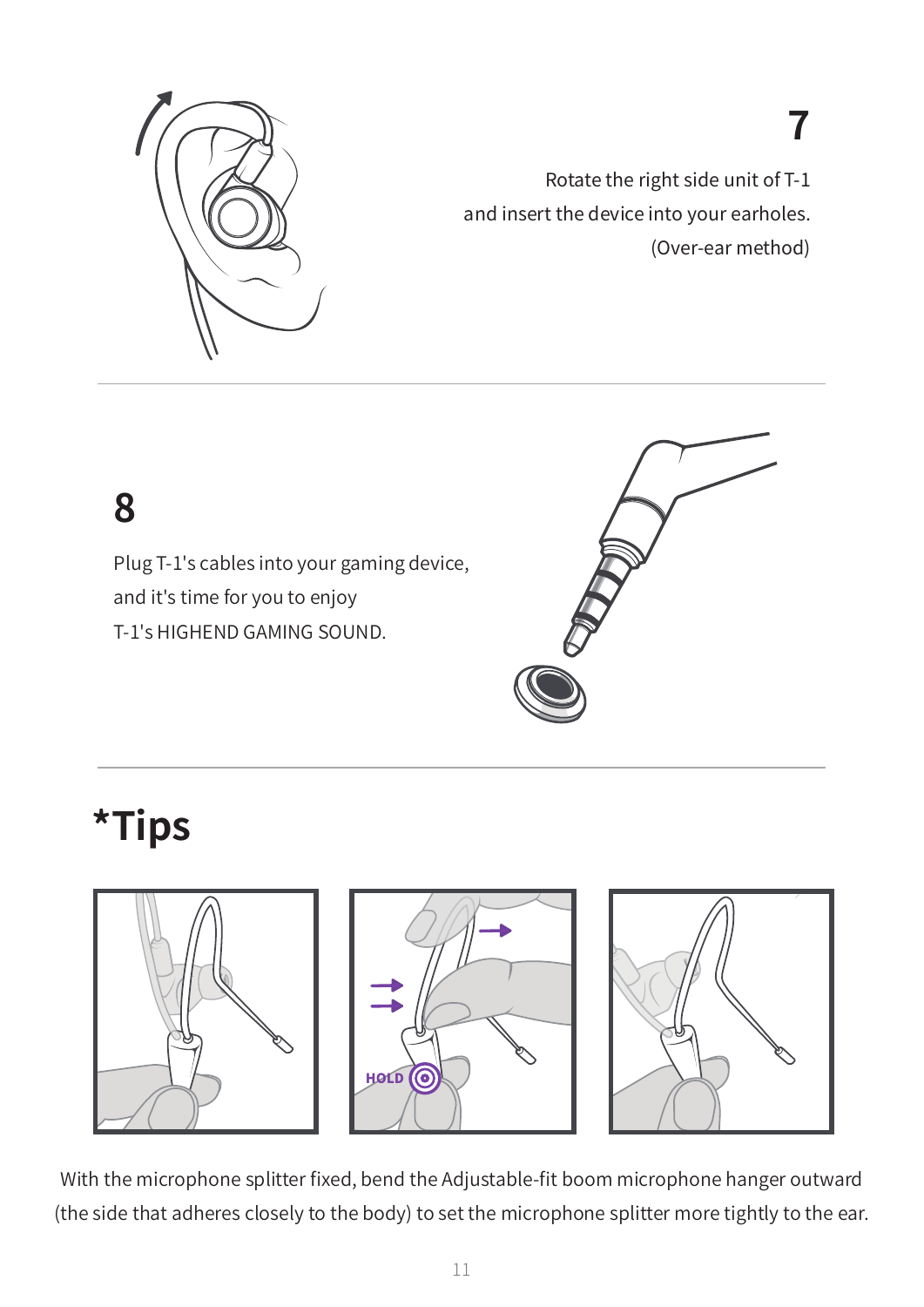# **Adjust the fit again**

![](_page_12_Figure_1.jpeg)

## **2**

Proceed again from the 2nd to 6th steps of "Quick Start."

If the wearing is not perfect, refer to the "Tips"(Page12) section.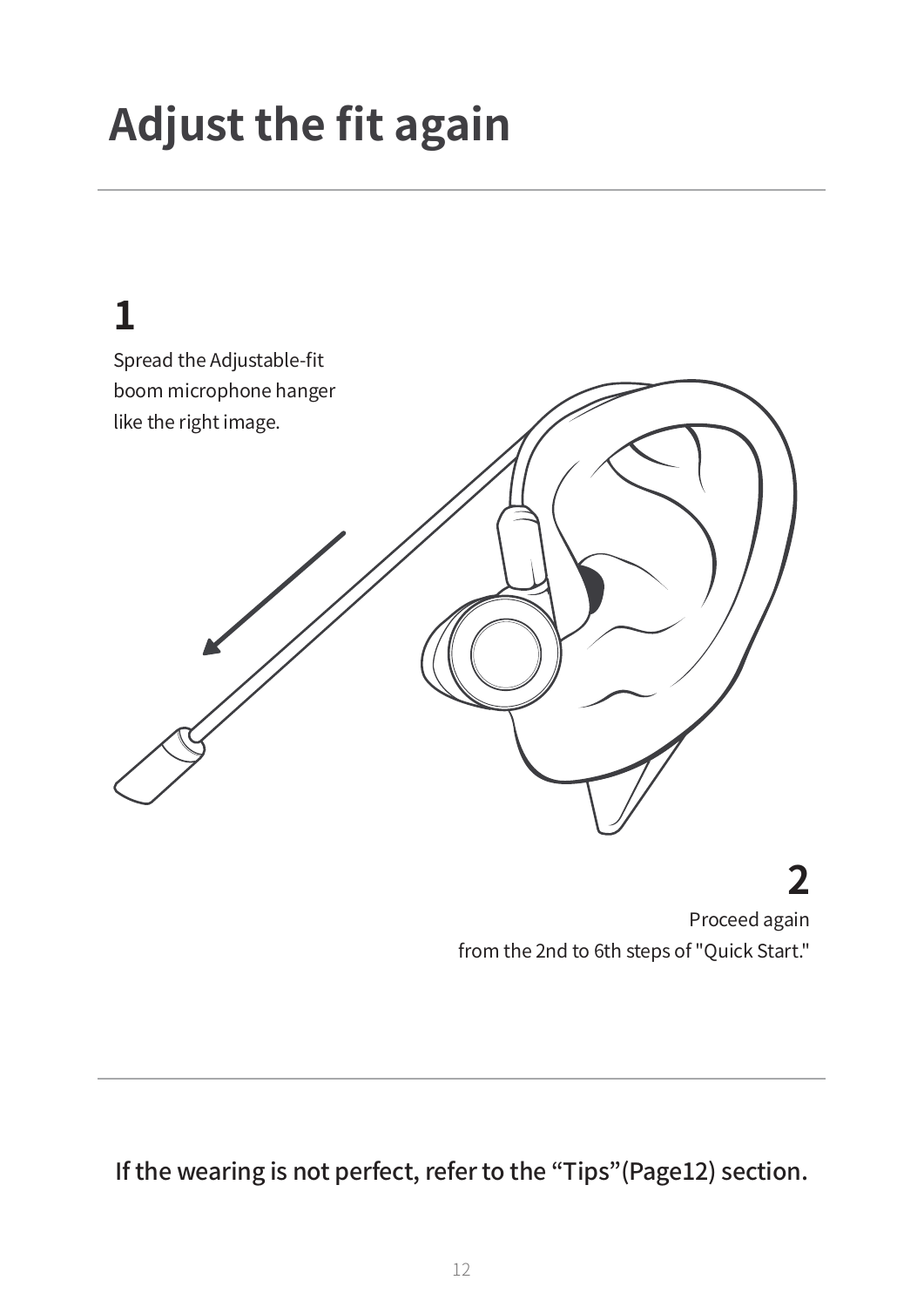## **How to use MMCX Connetors**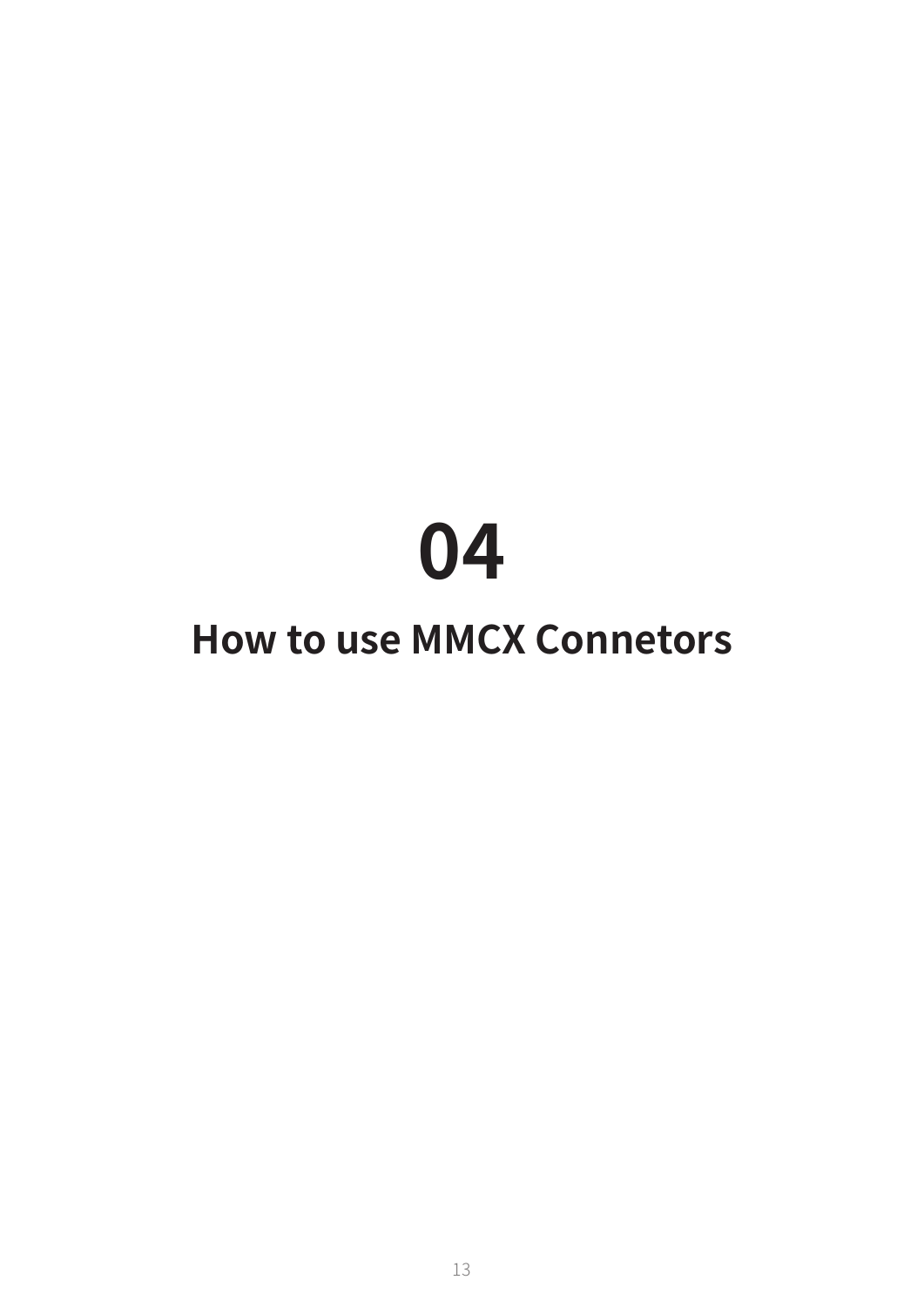# **Cable Disassembly**

![](_page_14_Picture_1.jpeg)

## **1**

Hold the unit and its MMCX Connector (M) Housing with both of your hands. (As of close as possible to its seams)

## **2**

2. Pull away cables from the connectors in a parallel motion.

![](_page_14_Picture_6.jpeg)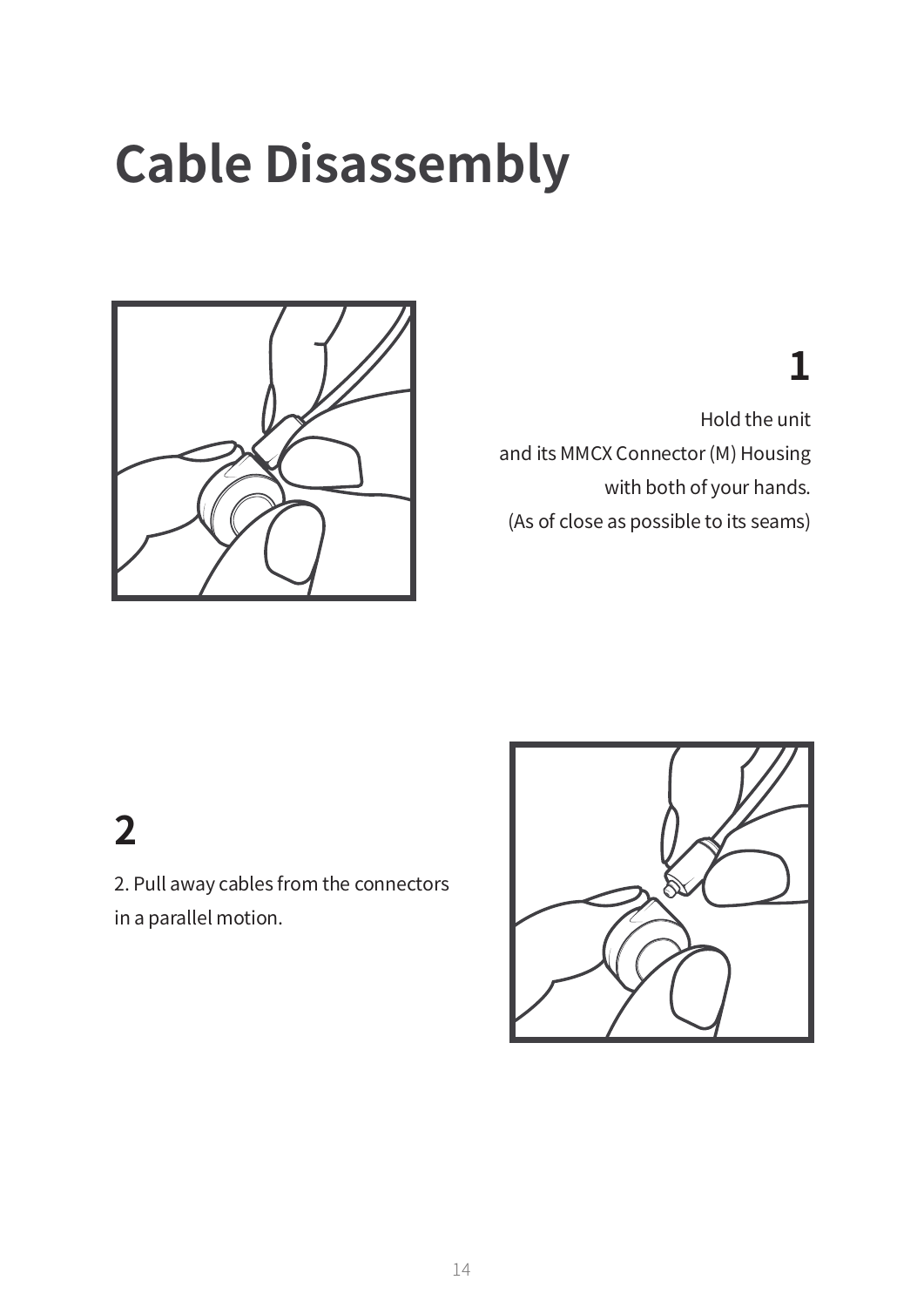# **Cable Replacement**

![](_page_15_Picture_1.jpeg)

**1**

Sort out the Left and Right sides of the unit and the MMCX Connector Housing.

## **2**

Tightly seal the unit to the MMCX until you hear it click.

![](_page_15_Picture_6.jpeg)

### **Warning**

**Make sure you differentiate the Left and Right sides before its reassembly/replacement.**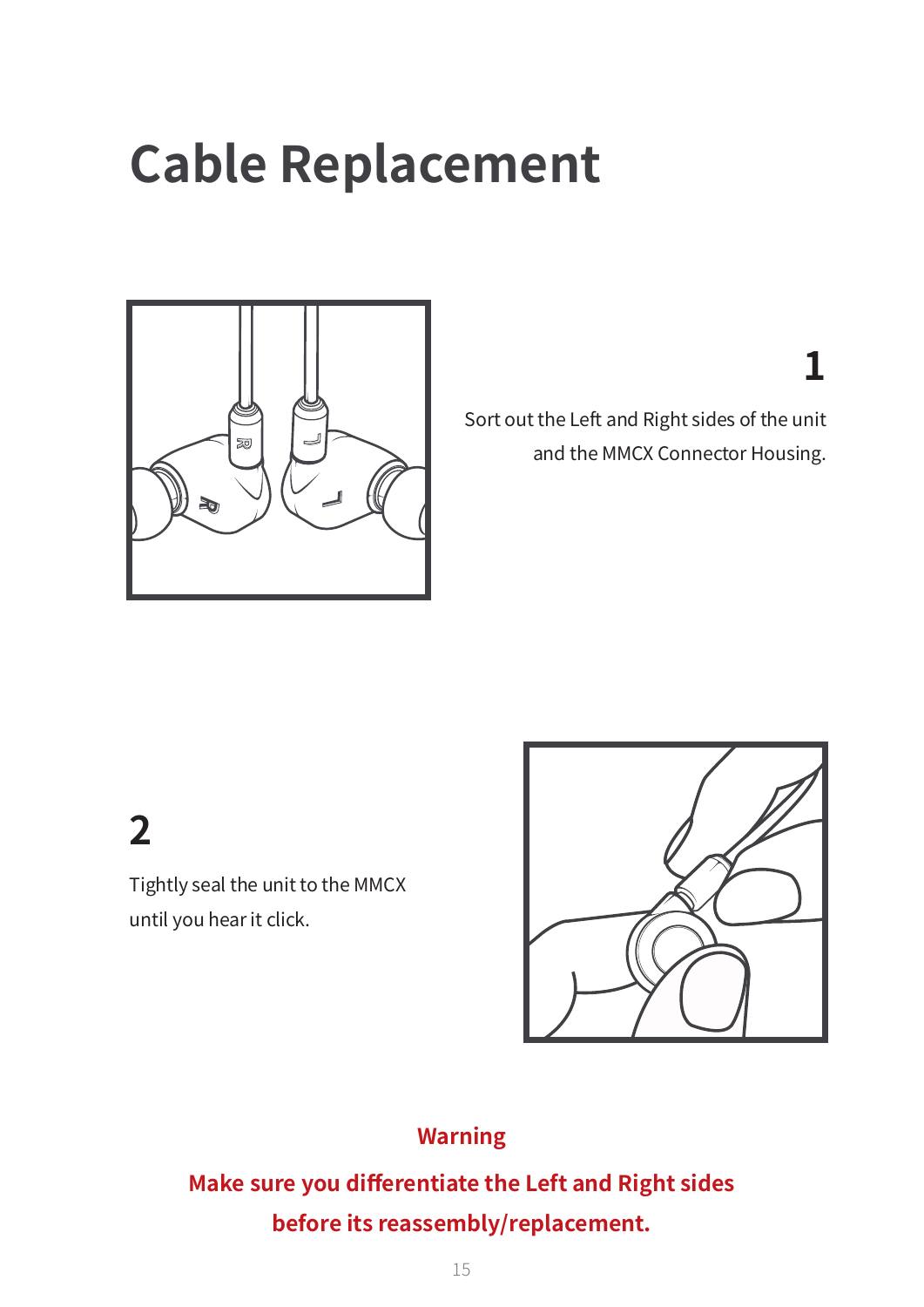## **Audio and MIC Volume Setting**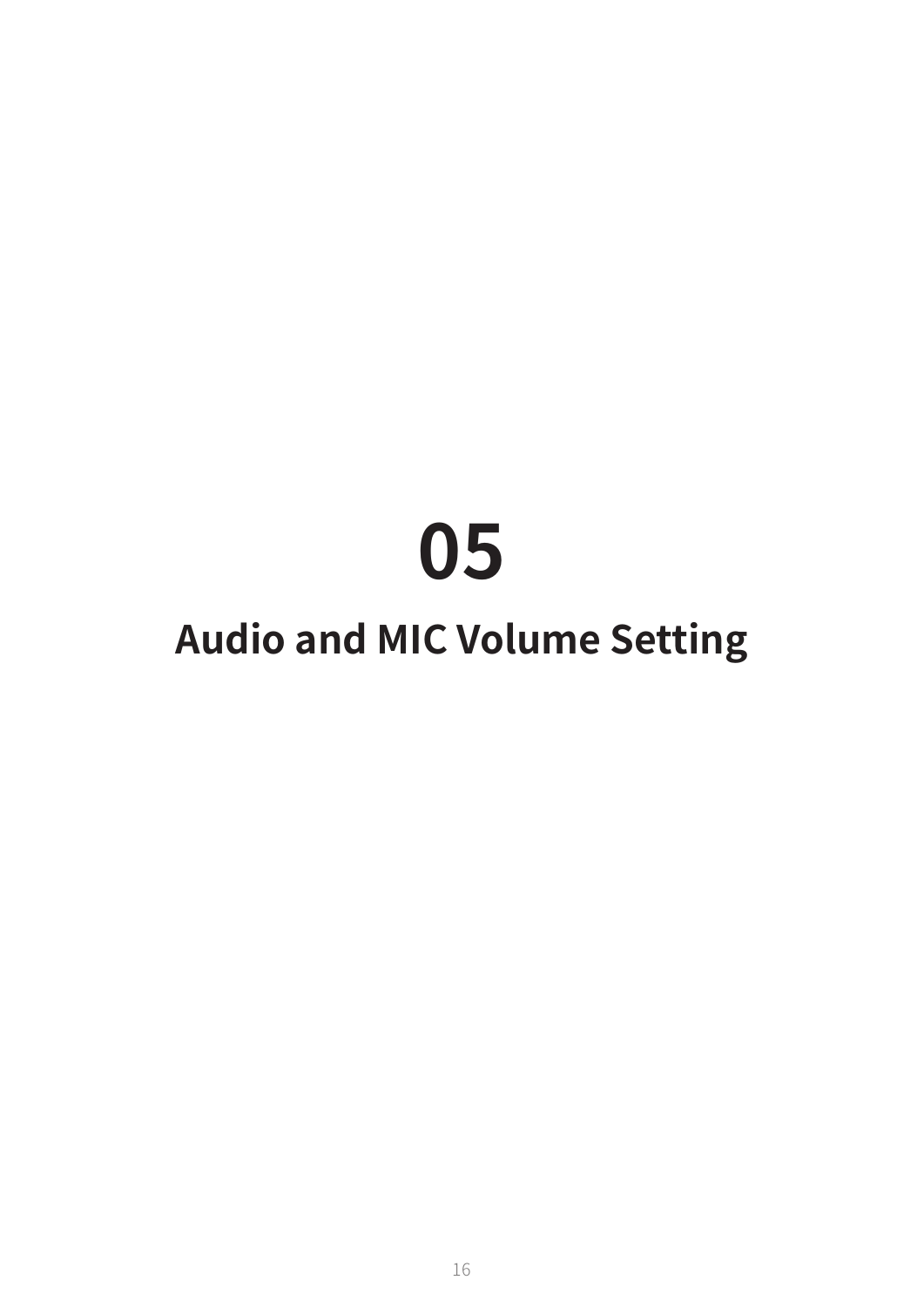### **When using it in a PC environment**

1. Insert the Y adapter for PC into the 4-pole 3.5mm plug terminal of T-1.

2. Connect the microphone input and sound output terminals separately.

![](_page_17_Picture_3.jpeg)

## **When there's not enough volume to input the microphone in a PC environment**

![](_page_17_Figure_5.jpeg)

When there is not enough microphone input volume in a PC (window) environment, enter the Sound Settings in the above path and raise the microphone amplification to +10.0 dB or +20.0 dB in the Level tab. The input/output environment may vary depending on some motherboard or sound card settings.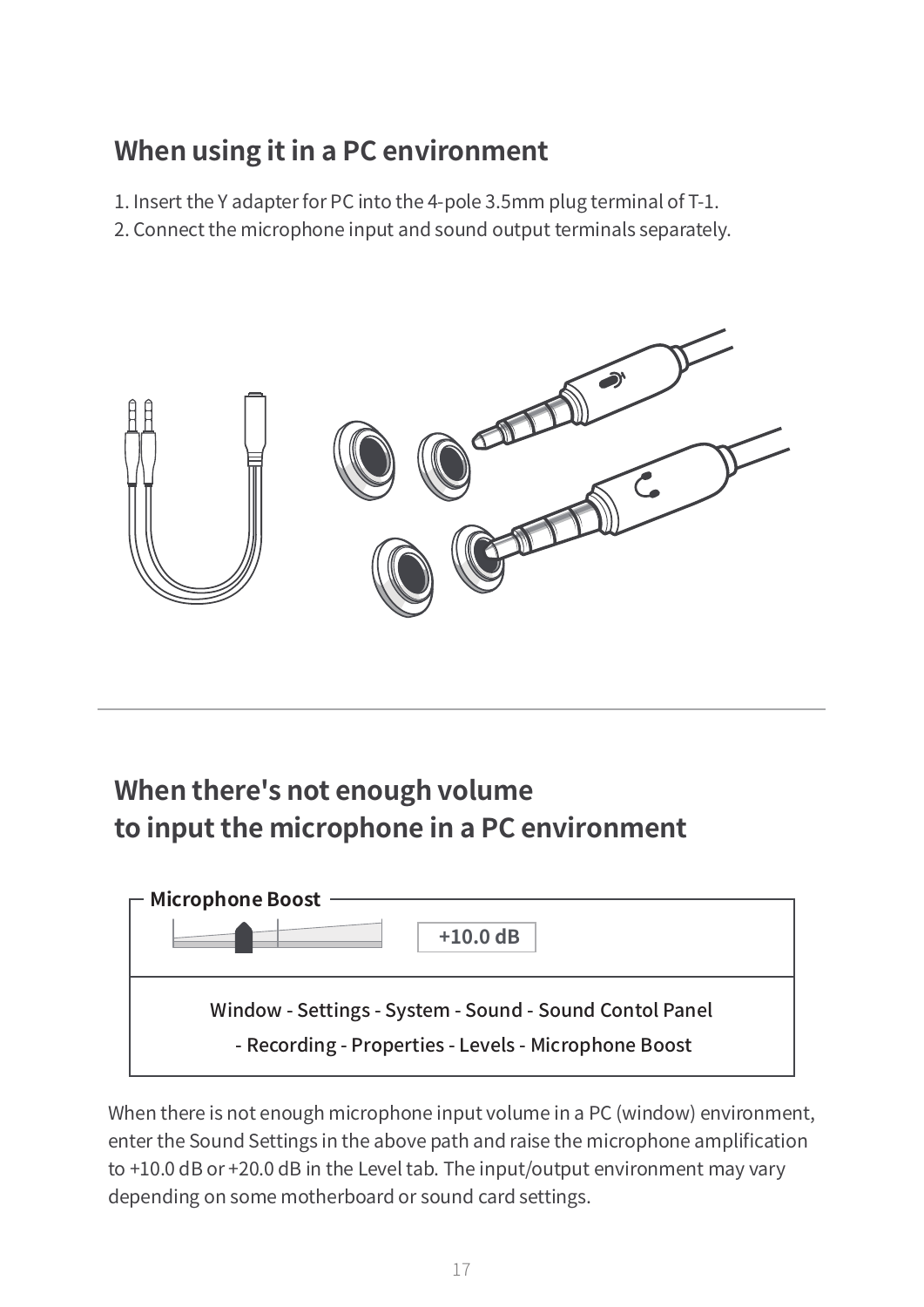## **How to manage products**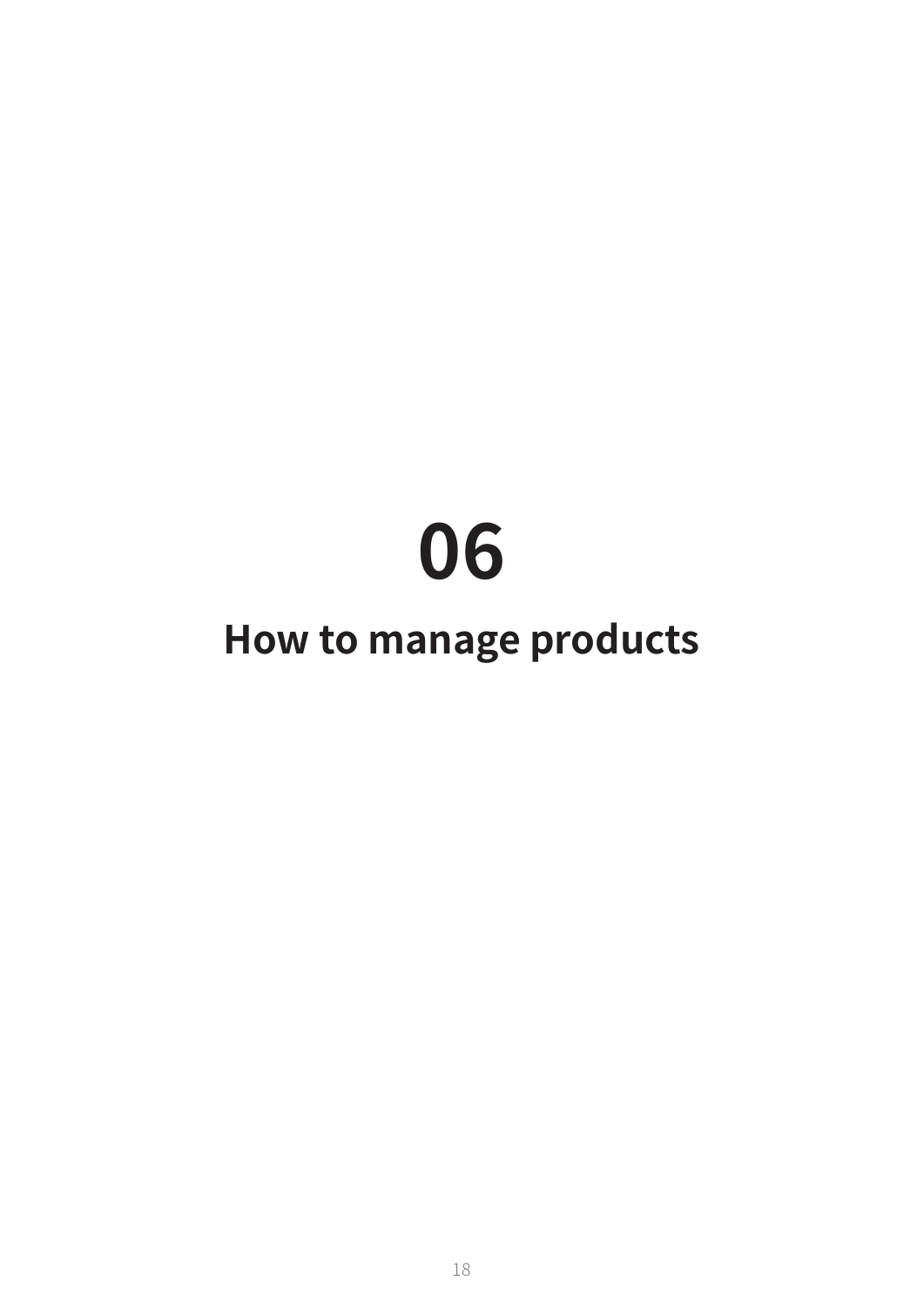### **How to store products**

Please wrap the Adjustable-fit boom microphone hanger in a wide circle so that the shape does not collapse.

![](_page_19_Figure_2.jpeg)

Tip: If you wrap it around a cable tie and store it, you can prevent tangled problems with other products.

### **How to clean and manage nozzles.**

![](_page_19_Picture_5.jpeg)

If a nozzle is clogged with foreign substances, turn it upside down and shake it off with a brush.

![](_page_19_Picture_7.jpeg)

After using T-1, always keep the ear tips and nozzles clean.

### **Warning: Do not use highly volatile materials when cleaning the product.**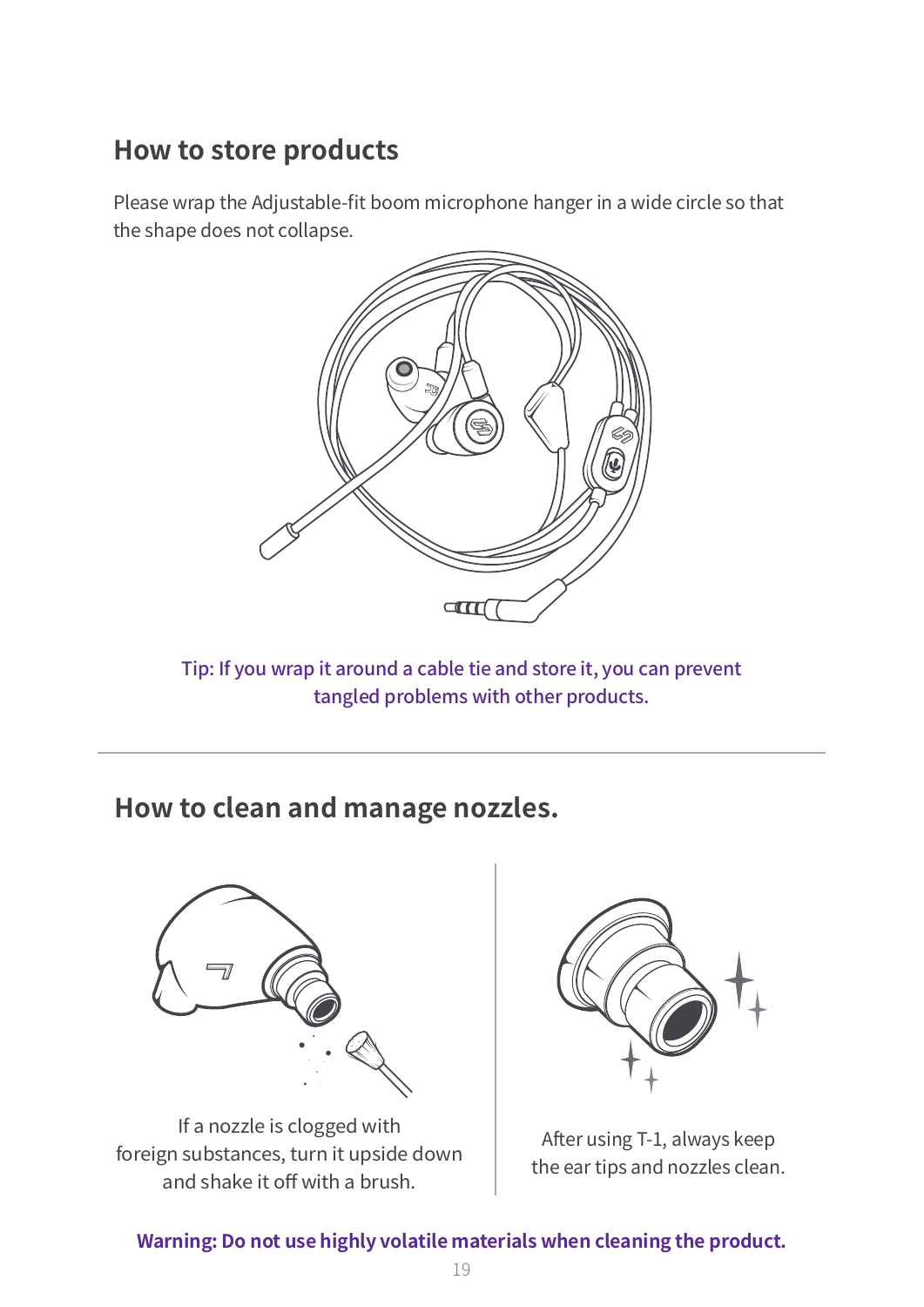# **Specifications**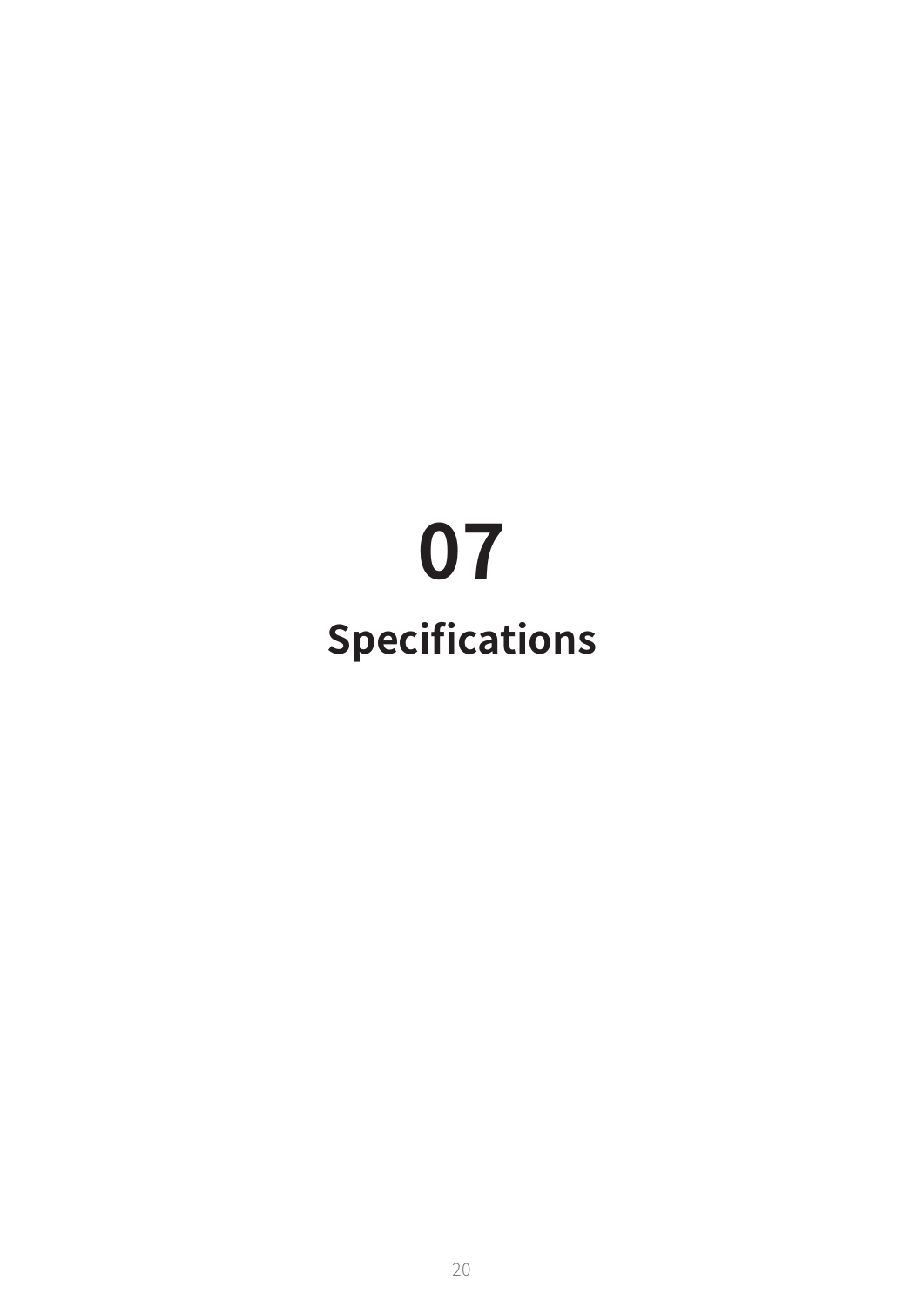### **Specifications** I **Gaming In-Ear Headset T-1**

| <b>Transducer</b>         | One single vanlanced armature driver |
|---------------------------|--------------------------------------|
| <b>Frequency response</b> | $20$ Hz ~ 17 $k$ Hz                  |
| Impedance                 | 58 Ohms (1kHz)                       |
| <b>Sensitivity</b>        | 103dB / 1mw (1kHz)                   |
| Plug                      | 3.5mm 4Pole                          |
| <b>Feature</b>            | adjustavble-fit boom microphone,     |
|                           | MIC ON/OFF switch controller,        |
|                           | <b>MMCX</b> connectors               |
| Sound-Signature           | Flat, Monitoring                     |
| <b>Game-References</b>    | FPS, TPS, Stealth                    |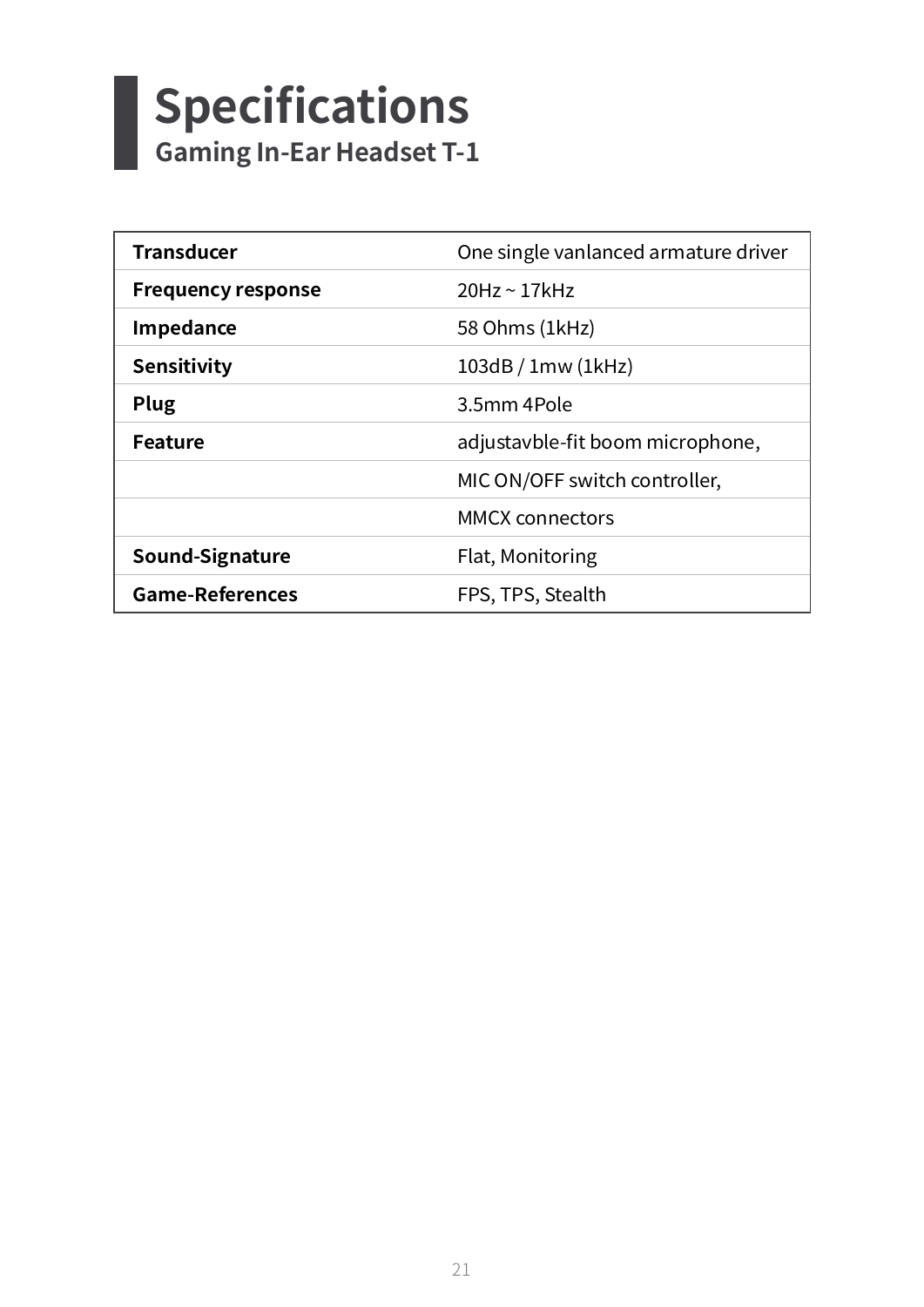## **Precautions in Using Device**